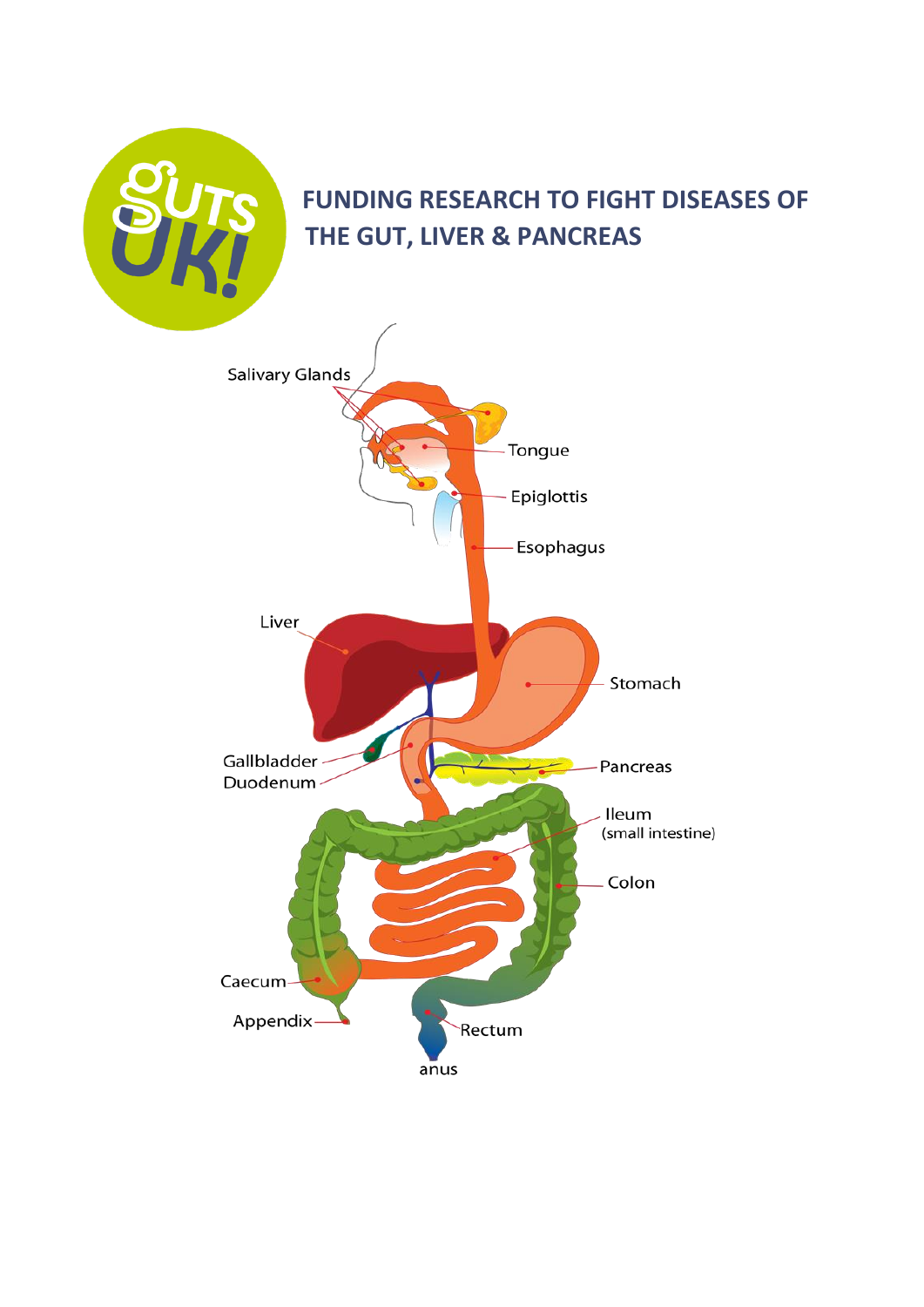# **THIS FACTSHEET IS ABOUT RUMINATION SYNDROME**

Rumination syndrome is the chronic (long-term) repetitive, effortless regurgitation of recently swallowed food back into the mouth. The regurgitated food may then either be rechewed and swallowed or spat out.

The exact reason why some people can ruminate their food is not fully understood. Rumination occurs following an unintentional contraction of the abdominal muscles shortly after eating. This abruptly increases the pressure in the stomach to such an extent that it forces the valve in the lower oesophagus (gullet) to open allowing the food to travel back into the mouth.

Rumination syndrome can often be mistaken for [reflux](https://gutscharity.org.uk/advice-and-information/symptoms/heartburn-and-reflux/) (but regurgitated food is not generally acidic), unexplained vomiting, bulimia, anorexia nervosa and [gastroparesis.](https://gutscharity.org.uk/advice-and-information/conditions/gallstones/)

It has been reported 1 in 125 people in the general population experience rumination syndrome, but the actual number is likely to be underestimated as it is an under recognised condition. It occurs more commonly in people who have been diagnosed with fibromyalgia, where 1 in 10 people may be diagnosed plus eating disorders, where 1 in 10 up to 1 in 20 can experience rumination syndrome. It used to be thought that rumination syndrome was more often experienced by people who have a background of developmental delay, however most people with rumination syndrome are of normal intellect. In children and adolescents without developmental difficulties it is more common in females than males. But in adults, it occurs equally in males and females of all ages.

Many people with rumination syndrome also have a diagnosis of anxiety and depression. But it is not known if the mental ill health diagnosis precedes the rumination syndrome or the rumination syndrome is the cause of anxiety or depression, as the symptoms and delay in recognition of the condition can negatively affect the persons quality of life.

## **CAUSES**

### **WHAT ARE THE CAUSES OF RUMINATION SYNDROME?**

The cause is currently unknown. Some people report symptoms following an acute illness, surgeries, stress or a major life event. It is suggested that psychological symptoms may cause rumination syndrome, but also make it worse. However, it is noted that whilst 1 in 2 people have a mental health diagnosis, the other half do not.

### **IS THIS RUMINATION SYNDROME?**

If food is getting stuck in your oesophagus and it is painful, and you are losing weight please contact your doctor as pain is a 'red flag' symptom that needs your doctor to investigate, particularly in people over 55 years of age. Rumination syndrome is not generally painful.

### **SYMPTOMS**

### **WHAT ARE THE USUAL SYMPTOMS?**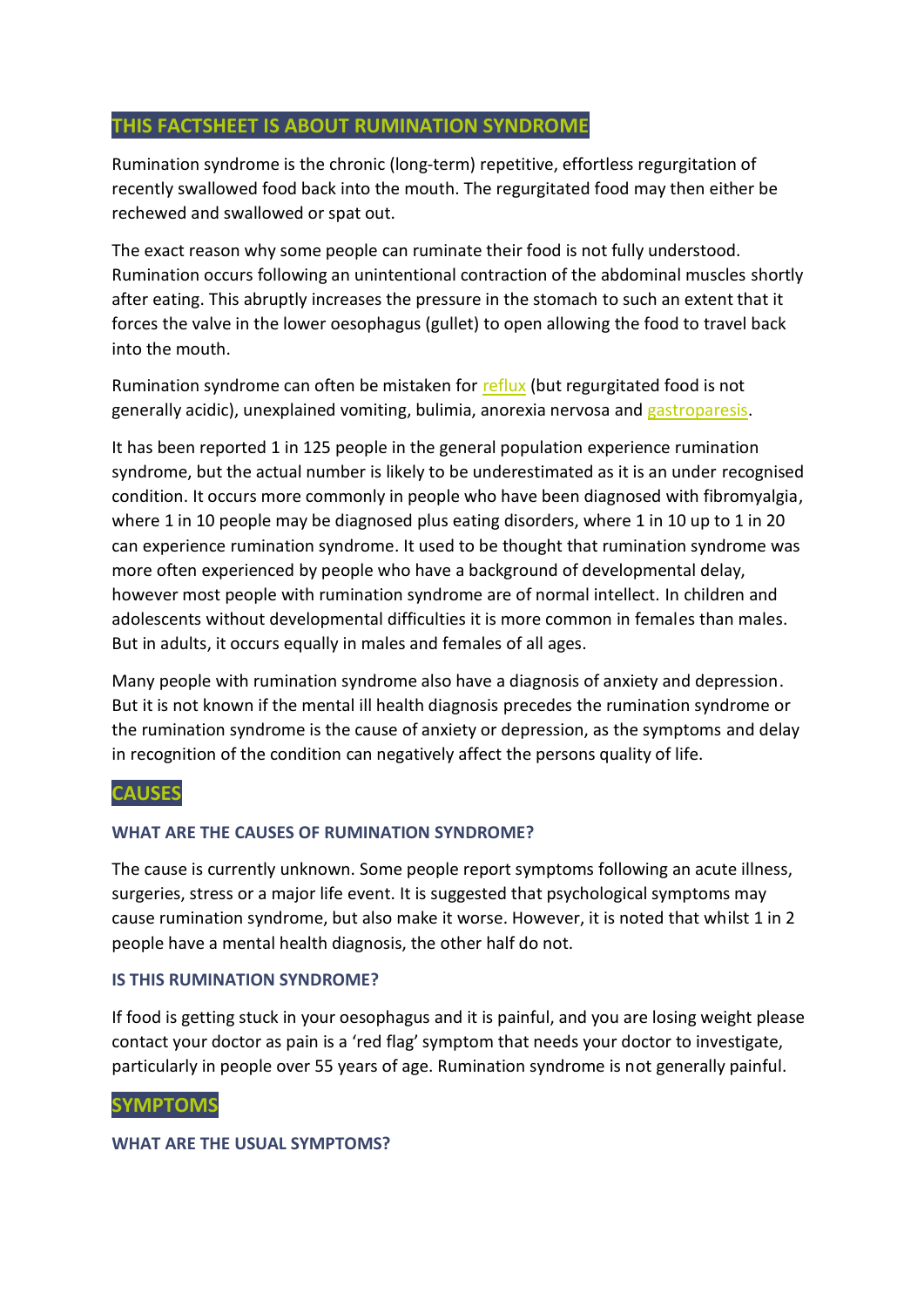People can often experience symptoms for some time before diagnosis. Rumination syndrome is not usually accompanied by nausea, it is painless and most people with rumination syndrome do not experience any heartburn or retching. It can be preceded with a feeling you are about to burp.

Regurgitation of food typically occurs within minutes after a meal but can continue for 1-2 hours at meals with both liquids and solid food. People sometimes describe their symptoms as vomiting. But It is **not** the same as vomiting. Vomiting is a forceful evacuation of stomach contents, with retching, that travels fast and cannot be held up in the mouth.

The food is not sour, bitter, or acidic in taste, as it is undigested food. It is often described as similar in taste to the food that has just been swallowed and may even be pleasant. The person makes a conscious decision whether to swallow or expel the food bolus. For most people regurgitation stops when the food develops an acidic taste, and rumination does not occur when the person is asleep. Ruminating serves to relieve the persons symptoms, and then becomes a subconsciously learned behaviour.

### **HOW CAN RUMINATION SYNDROME AFFECT YOU?**

Other effects of regular rumination include dental damage, bad breath, weight loss and electrolyte imbalance. Rumination disorder can also have an impact on a person's quality of life, though not all people experience the same level of impairment. There is very little research on the lives of people with rumination syndrome but having to manage the ruminating can lead to people with the condition avoiding social situations and sports and it may cause people to avoid relationships, work or school.

### **HOW IS RUMINATION SYNDROME DIAGNOSED?**

As symptoms of rumination syndrome are like other gastrointestinal conditions it is important that other causes are ruled out before diagnosis. Most people undergo an oesophagogastroduodenoscopy (OGD – a camera attached a wire that is swallowed and used to look inside the stomach) or a barium oesophagography to rule out mucosal or obstructive causes for symptoms, before being diagnosed with rumination syndrome.

Because rumination syndrome is a disorder of digestive function, there are no blood tests that can be used to diagnose it. Although a diagnosis can be supported by using a highresolution impedance manometry (HRiM) and this test might be used to distinguish between rumination syndrome and reflux.

The main way of diagnosing rumination syndrome is by taking a detailed clinical history and screening for the well recognised symptoms. An organisation called [ROME](https://theromefoundation.org/) who develop diagnostic criteria for functional gastrointestinal disorders recommend the following must be met for a positive diagnosis of rumination syndrome. The doctor will ask you detailed questions about your symptoms and consider the following factors (ROME IV).

For rumination to be diagnosed all of the following must be fulfilled for the last 3 months, with symptom onset at least 6 months prior to diagnosis: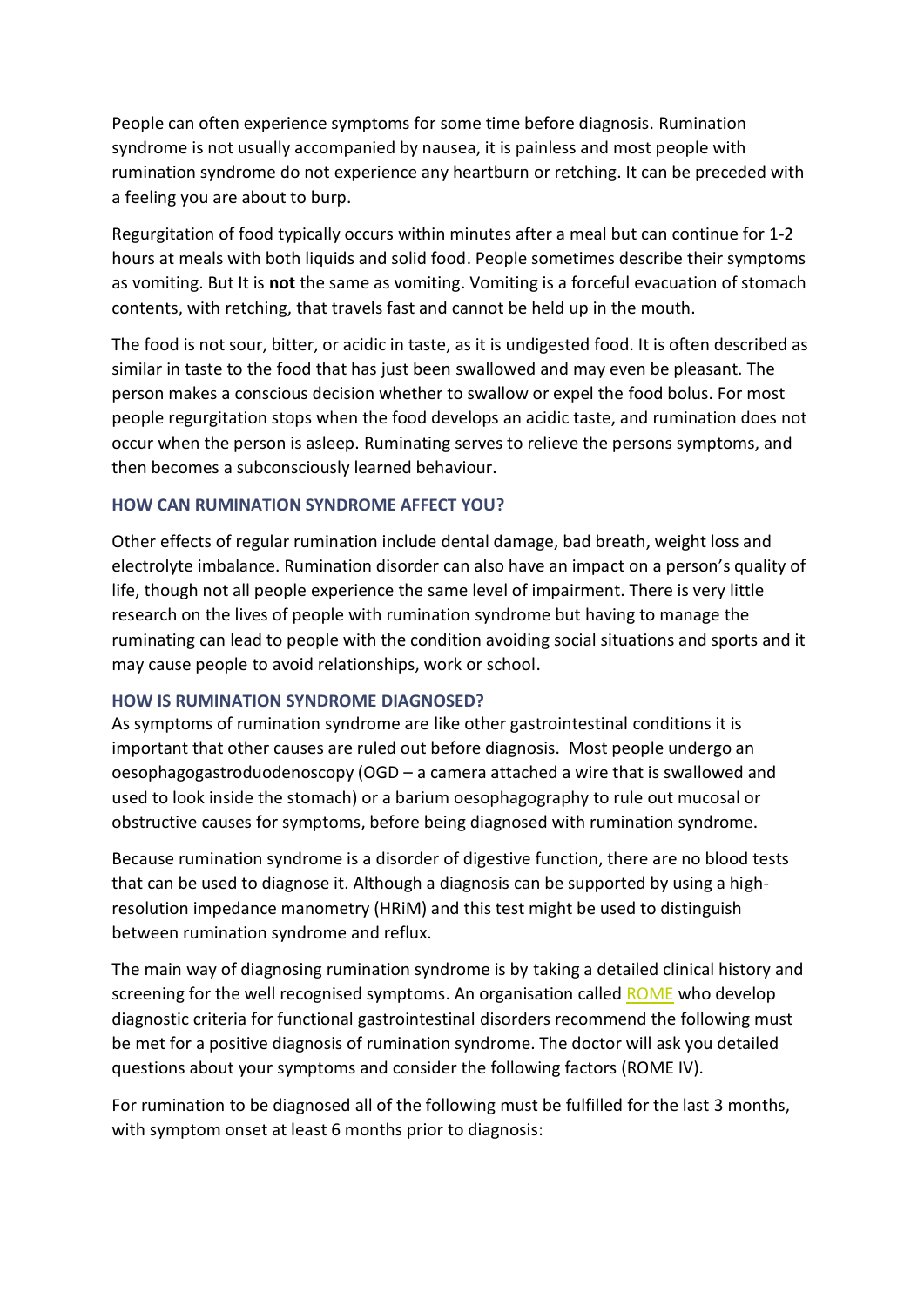- Persistent or recurrent regurgitation of recently ingested food into the mouth with subsequent spitting or re-mastication and swallowing.
- Regurgitation is not preceded by retching.
- No evidence of an inflammatory (inflammation), anatomic (structural abnormality),
- metabolic, or neoplastic (cancer) process that explains the subject's symptoms.

The presence of other gastrointestinal symptoms not included in the Rome IV classification of rumination, such as nausea, heartburn, abdominal discomfort, bloating, diarrhoea, belching, and abdominal pain, does not exclude the possibility that the doctor will diagnose rumination syndrome.

Psychologists may use different classification for diagnosis.

## **TREATMENT**

## **WHAT TREATMENT IS AVAILABLE FOR RUMINATION SYNDROME?**

Treatment options available range from breathing exercises, which have the most evidencebase, and to a lesser extent medication.

### **Behaviour modification therapy:**

As Rumination Syndrome is an acquired behavioural disorder, behavioural modification to correct it is the main type of treatment for this condition with the most evidence-base in clinical trials. Diaphragmatic breathing is a technique taught to the patient which is thought to break the habit and retrain the muscles to compete with the urge to ruminate. If practiced correctly, it is not possible to tense the abdominal muscles to increase the gastric pressure during this breathing exercise, and therefore during the breathing exercises it is not physically possible to Ruminate. For this to be effective in treating this condition it essential to continue these exercises at home. The exercises need to be practiced in the middle, at the end of all meals, and following every episode of rumination, until the pattern of breathing becomes natural for the patient after all intake suppressing the urge to regurgitate. Sometimes, where available, a technique called biofeedback can be used to teach the diaphragmatic breathing exercises. During biofeedback, the person with Rumination can be taught how to suppress the rise in gastric pressure after eating, and this visual demonstration can be very useful.

## **Medications:**

Medications have limited role in the treatment of Rumination Syndrome.

**Proton Pump Inhibitors (PPIs).** Some patients are offered PPIs, usually used to treat acid reflux disease. There is little evidence this is an effective treatment.

**Baclofen.** This medication has been shown to reduce the relaxations of the lower gullet which occur during regurgitation. It reduces reflux events and has been used to treat GERD. It has been shown in a clinical study to reduce the flow/ regurgitation events in people with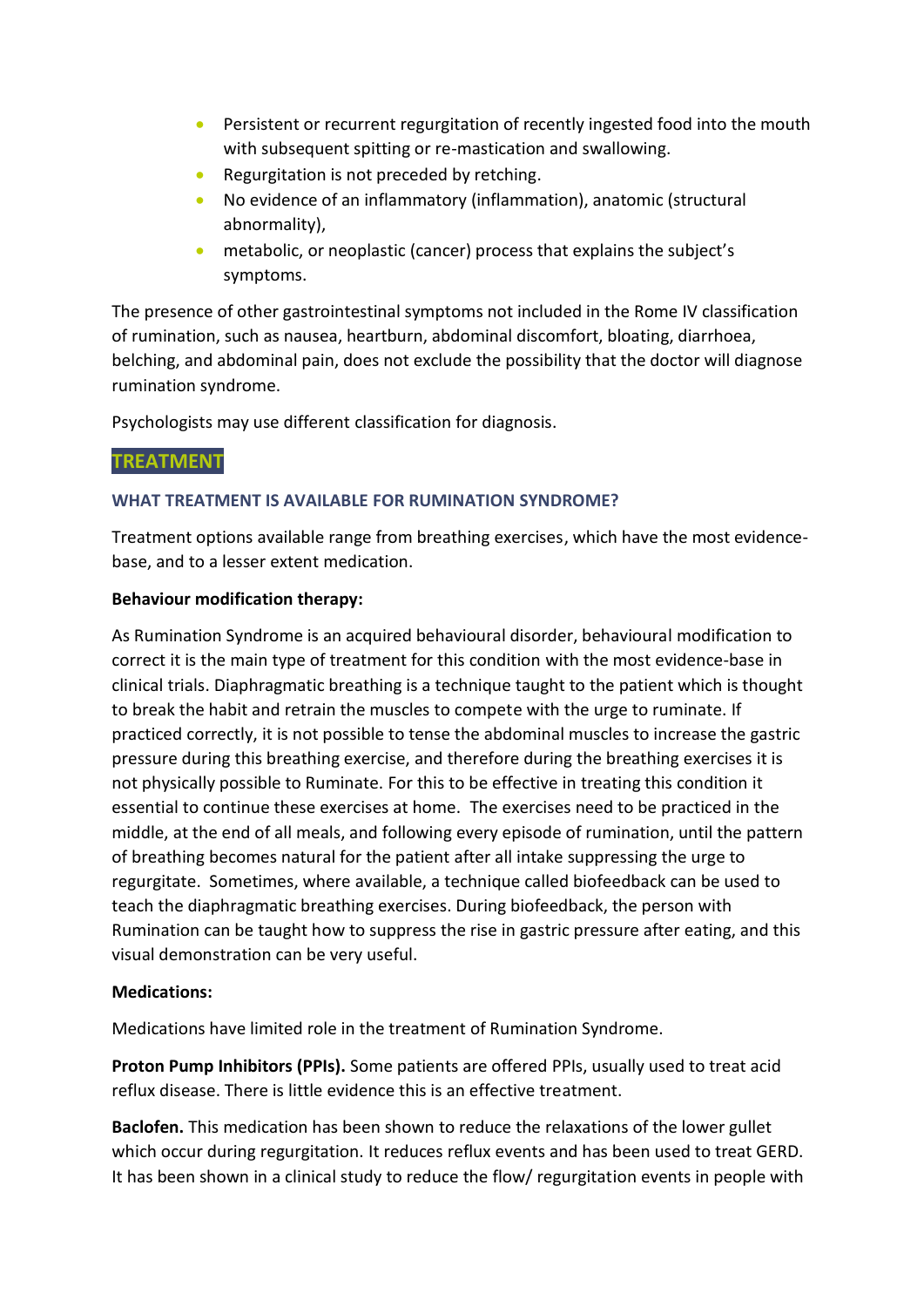Rumination. However, the medication does have side effects, and can cause drowsiness in some people, so its use it usually reserved for people that do not improve with diaphragmatic breathing.

**Psychosocial interventions:** As rumination can begin with a stressful life event or occur alongside a mental illness, some patients have been offered mindfulness exercises to destress. There is not much evidence of this being successful, but more research is needed. Supportive psychotherapy together with a drug has also been looked at; 38% of patients showed improvement, so not as effective as baclofen.

**Surgery:** A Nissen Fundoplication surgery that adjusts abdominal pressure through wrapping the top part of the stomach around the oesophagus is one surgical treatment that has been tried, it is however rarely used and not supported by robust evidence. It is currently not recommended that people with rumination syndrome have surgery without structural abnormalities being present, for example a hiatus hernia. There have also been other studies that report following fundoplication, some people continued to ruminate. The role for this surgery remains therefore uncertain and doctors currently recommend surgery should be avoided a treatment for rumination syndrome.

### **DOES RUMINATION SYNDROME NEED TO BE MONITORED?**

In the early stages after diagnosis, it is important that nutrition, oral intake and weight is monitored as well as hydration status. If there is evidence of weight loss or malnutrition, dehydration, support from a dietetics team and supplementation may be required until the condition is effectively treated.

### **SUPPORT**

### **WHAT TO ASK YOUR DOCTOR WHEN YOU SEE THEM.**

- ARE MY SYMPTOMS CAUSED BY RUMINATION SYNDROME?
- CAN YOU REFER ME FOR DIAPHRAGMATIC BREATHING?
- WOULD IT BE BENEFICIAL FOR ME TO BE PRESCRIBED BACLOPHEN?
- COULD YOU REFER ME FOR PSYCHOLOGICAL THERAPY TO HELP ME COPE WITH MY SYMPTOMS?

#### **Best practice guidelines have been developed by Halland (2018)**

**Best Practice Advice 1**: doctors strongly should consider rumination syndrome in patients who report consistent postprandial regurgitation. Such patients often are labelled as having refractory gastroesophageal reflux or vomiting.

**Best Practice Advice 2**: Presence of nocturnal regurgitation, dysphagia, nausea, or symptoms occurring in the absence of meals does not exclude rumination syndrome, but makes the presence of it less likely.

**Best Practice Advice 3**: Clinicians should diagnose rumination syndrome primarily on the basis of Rome IV criteria after an appropriate medical work-up.